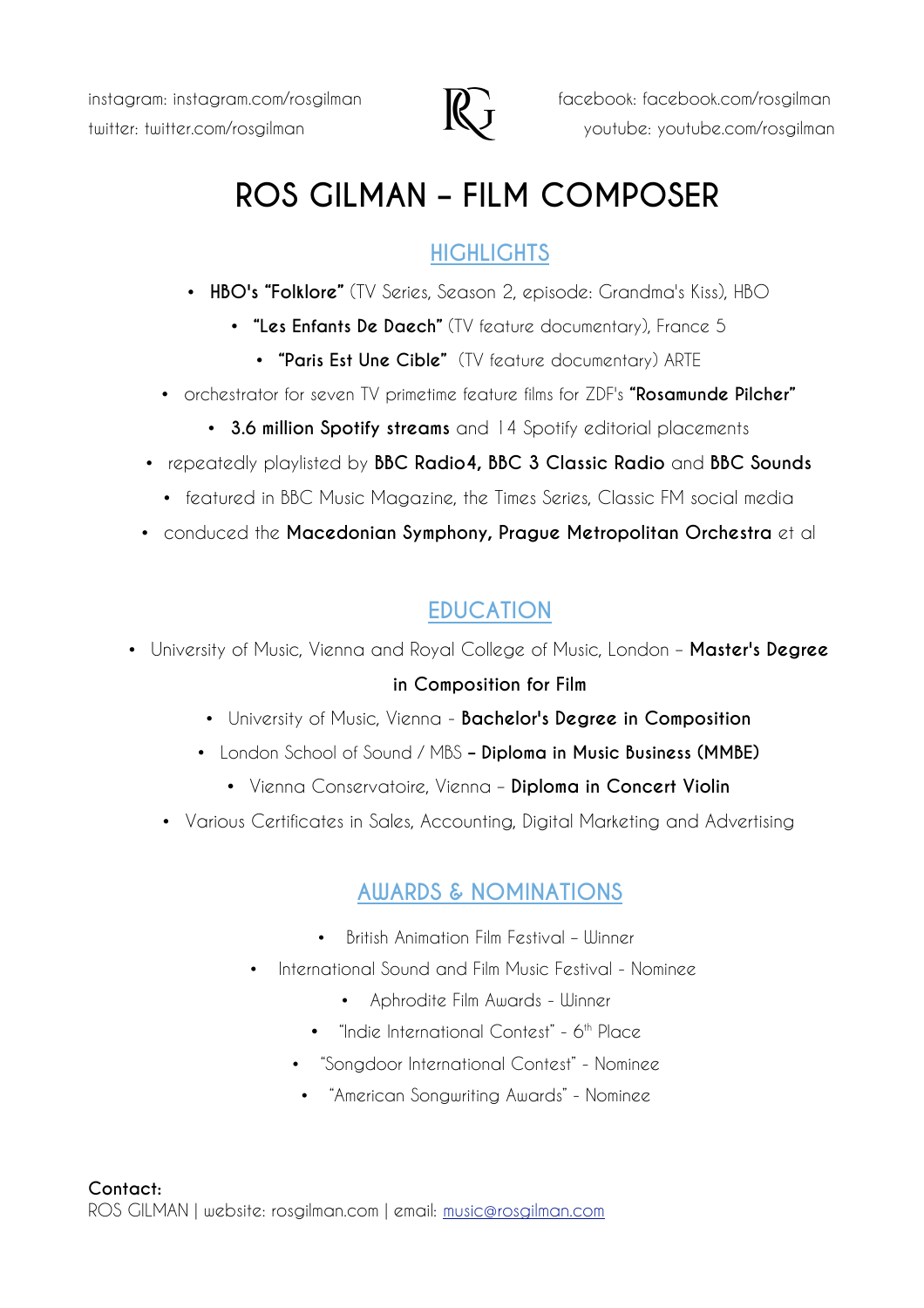

instagram: instagram.com/rosgilman **FALL** facebook: facebook.com/rosgilman twitter: twitter.com/rosgilman **INV** youtube: youtube.com/rosgilman

### **CREDITS**

#### **TELEVISION**

**HBO "Folklore" (Season 2), Grandma's Kiss** (TV series), Singapore, Indonesia / HBO – composer, music producer, solo-violinist

**"Les Enfants De Daech"** (TV documentary), France / France 5 – composer, music producer "**Paris est une Cible"** (TV documentary), France / ARTE – composer, music producer

**"Storm of Love (Spannungen)"** (TV series), Germany / ARD – orchestrator

**"Storm of Love (Der Neue Anteilseigner)"** (TV series), Germany / ARD – orchestrator

"**Promises and Lies"** (TV feature film), Germany / ZDF – orchestrator, programmer, music prep

"**Happy Go Lucky"** (TV feature film), Germany / ZDF – orchestrator, programmer, music prep

"**Evita's Revenge"** (TV feature film), Germany / ZDF – orchestrator, programmer, music prep

"**Occupied Hearts"** (TV feature film), Germany / ZDF – orchestrator, programmer, music prep

"**Flying High"** (TV feature film) Germany / ZDF – orchestrator, programmer, music prep

"**The Promised Bride"** (TV feature film), Germany / ZDF – orchestrator, additional music

"**Newton"** (TV series, 1 episode), Austria / ORF, 3SAT - composer (additional music)

"**Einsteins"** (TV show), Germany / München TV – composer (theme music)

**G4's proving Ground"** (TV series, 1 episode), USA / G4 – composer (additional music)

#### **FILM**

 **"Breaking Mirrors"** (feature film), UK - composer, music producer (post-production)  **"The Last Cloudweaver"** (short film), UK - composer, music producer, conductor **"Layla"** (short film), UK - composer, music producer, conductor  **"Water Aid"** (short film), US - composer, music producer **"Ways of Keeping"** (short film), UK - composer, music producer  **"Halves"** (short film), Russia - composer, music producer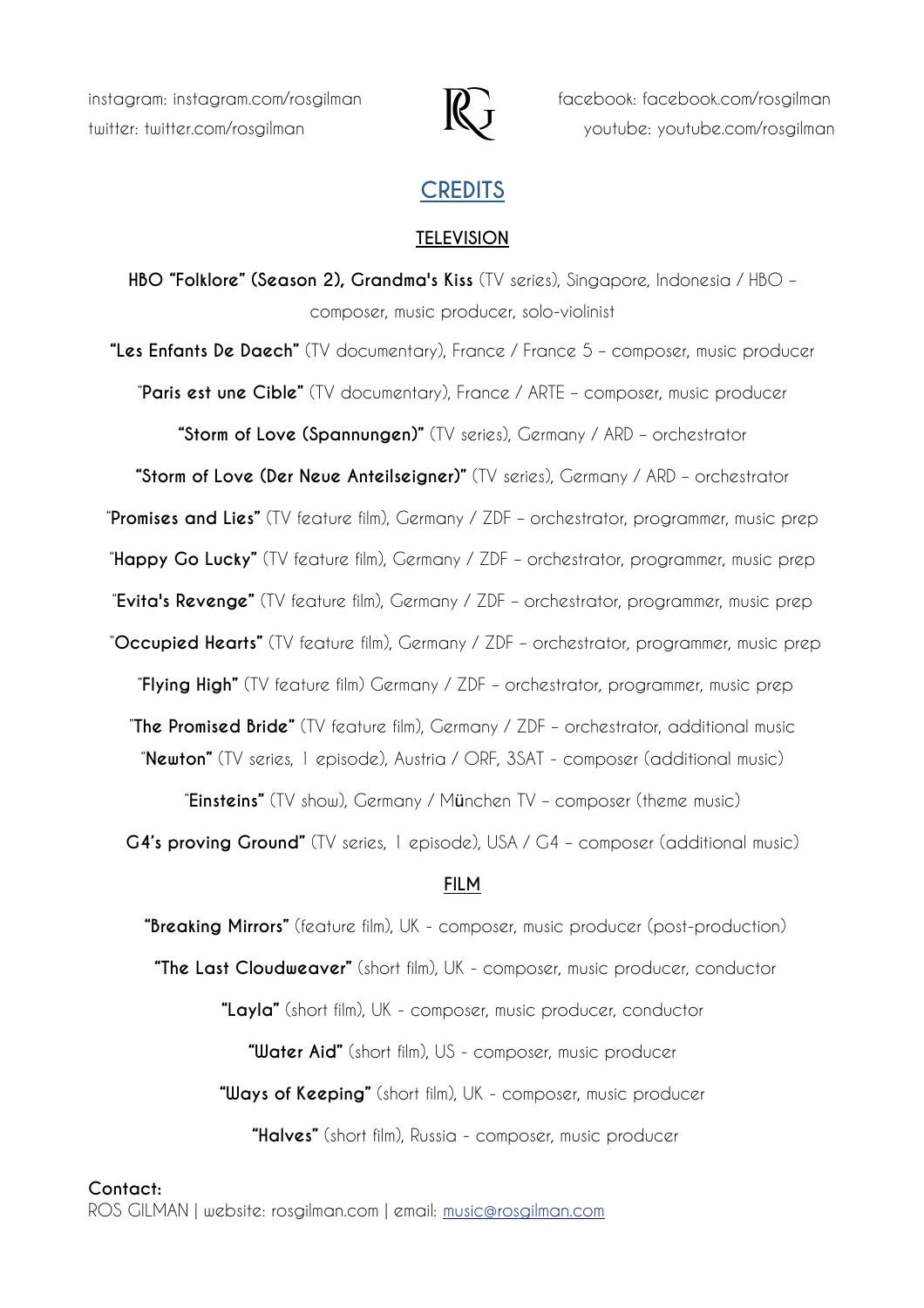$\sum$  instagram: instagram.com/rosgilman  $\sum$  facebook: facebook.com/rosgilman



twitter: twitter.com/rosgilman  $I\setminus$  youtube: youtube.com/rosgilman

**"The Arrival"** (short film), UK - composer, music producer, violinist **"The Migrumpies"** (theatrical feature) Austria – composer (additional music) **"Johanne"** (short film), UK - composer, music producer, orchestrator, conductor **"Motherhood"** (short film), UK - composer, music producer "**Sudden"** (short film), UK - composer, music producer "**Teddybear"** (short film), Austria - composer, music producer "**High Performance"** (feature film) Austria – songwriter, music producer "**Fragments"** (short film), Germany – composer, music producer "**Salsa di Amor"** (short film), UK - composer, music producer "**Tuppern"** (short film), Austria - composer, music producer